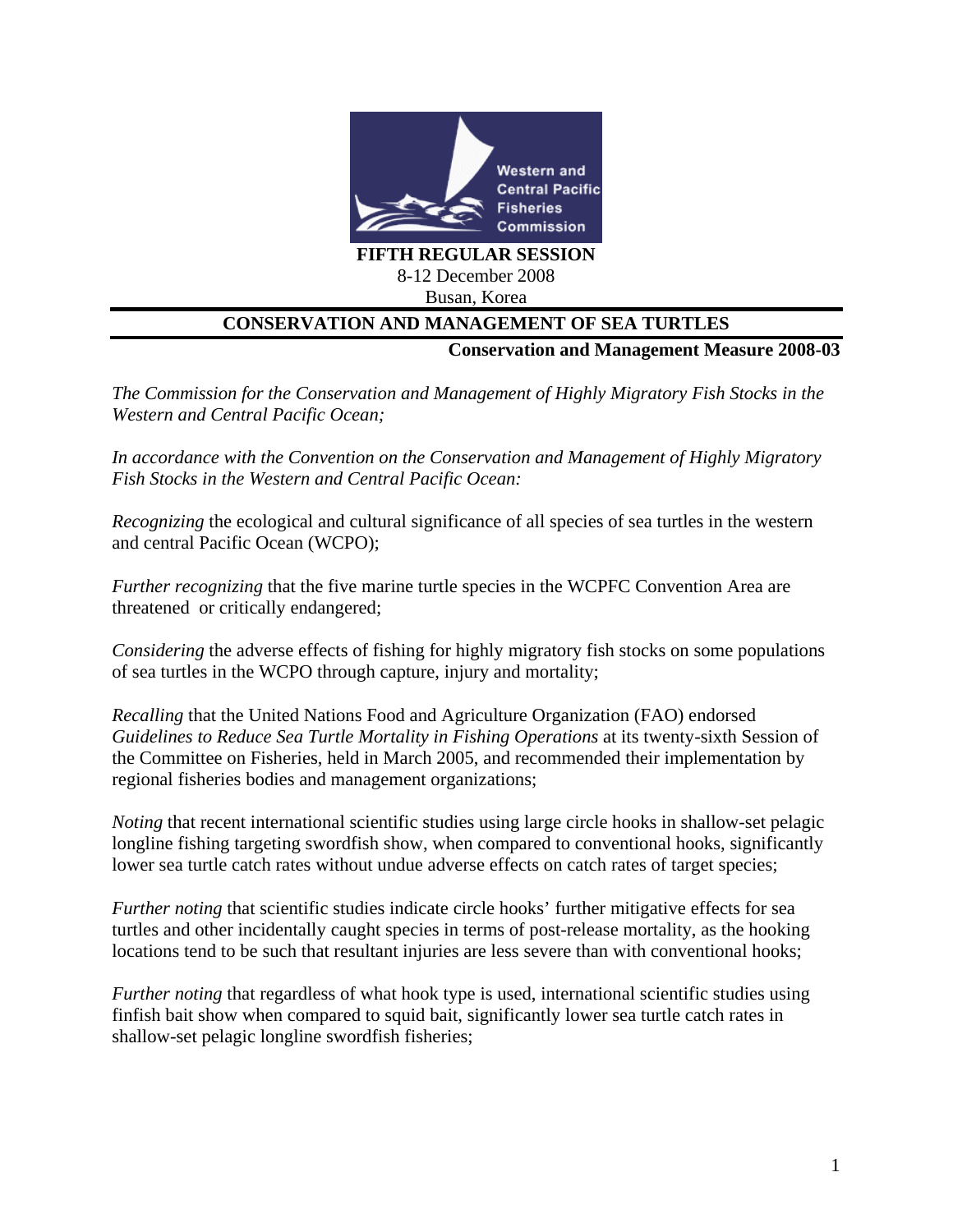*Acknowledging* that relatively simple proactive and reactive efforts on the part of fishermen can serve to both avoid sea turtle interactions and minimize the adverse consequences of such interactions when they occur;

*Noting* that shallow set longline fisheries also pose significant risks to vulnerable seabird populations in higher latitudes it necessary to achieve a balance in mitigation requirements across species vulnerable to longline interactions;

*Recognizing* that the Inter-American Tropical Tuna Commission (IATTC) adopted, at its 75th meeting, a *Resolution to Mitigate the Impact of Tuna Fishing Vessels on Sea Turtles* that includes mandatory provisions to apply to purse seine and longline vessels;

*Recalling* Article 22 of the Convention, which provides for cooperation with other organizations, particularly the IATTC, with a view to avoiding duplication of, and achieving consistency in, conservation and management measures;

Adopts, in accordance with Articles 5 and 10 of the Convention, that:

1. Commission Members, Cooperating non-Members and participating Territories (CCMs) will implement, as appropriate the FAO Guidelines to Reduce Sea Turtle Mortality in Fishing Operations and to ensure the safe handling of all captured sea turtles, in order to improve their survival.

2. Beginning in 2009, CCMs shall report to the Commission in Part 2 of their annual reports the progress of implementation of the FAO Guidelines and this measure, including information collected on interactions with sea turtles in fisheries managed under the Convention.

3. All data collected by the WCPFC Regional Observer Program (ROP), shall be reported to the Commission as provided in paragraph 2 above or as agreed to under other Commission data collection provisions.

4. CCMs shall require fishermen on vessels targeting species covered by the Convention to bring aboard, if practicable, any captured hard-shell sea turtle that is comatose or inactive as soon as possible and foster its recovery, including giving it resuscitation, before returning it to the water. CCMs shall ensure that fishermen are aware of and use proper mitigation and handling techniques, as described in WCPFC guidelines to be developed and provided to all CCMs by the Secretariat.

5. CCMs with purse seine vessels that fish for species covered by the Convention shall:

- a. Ensure that operators of such vessels, while fishing in the Convention Area:
	- i. To the extent practicable, avoid encirclement of sea turtles, and if a sea turtle is encircled or entangled, take practicable measures to safely release the turtle.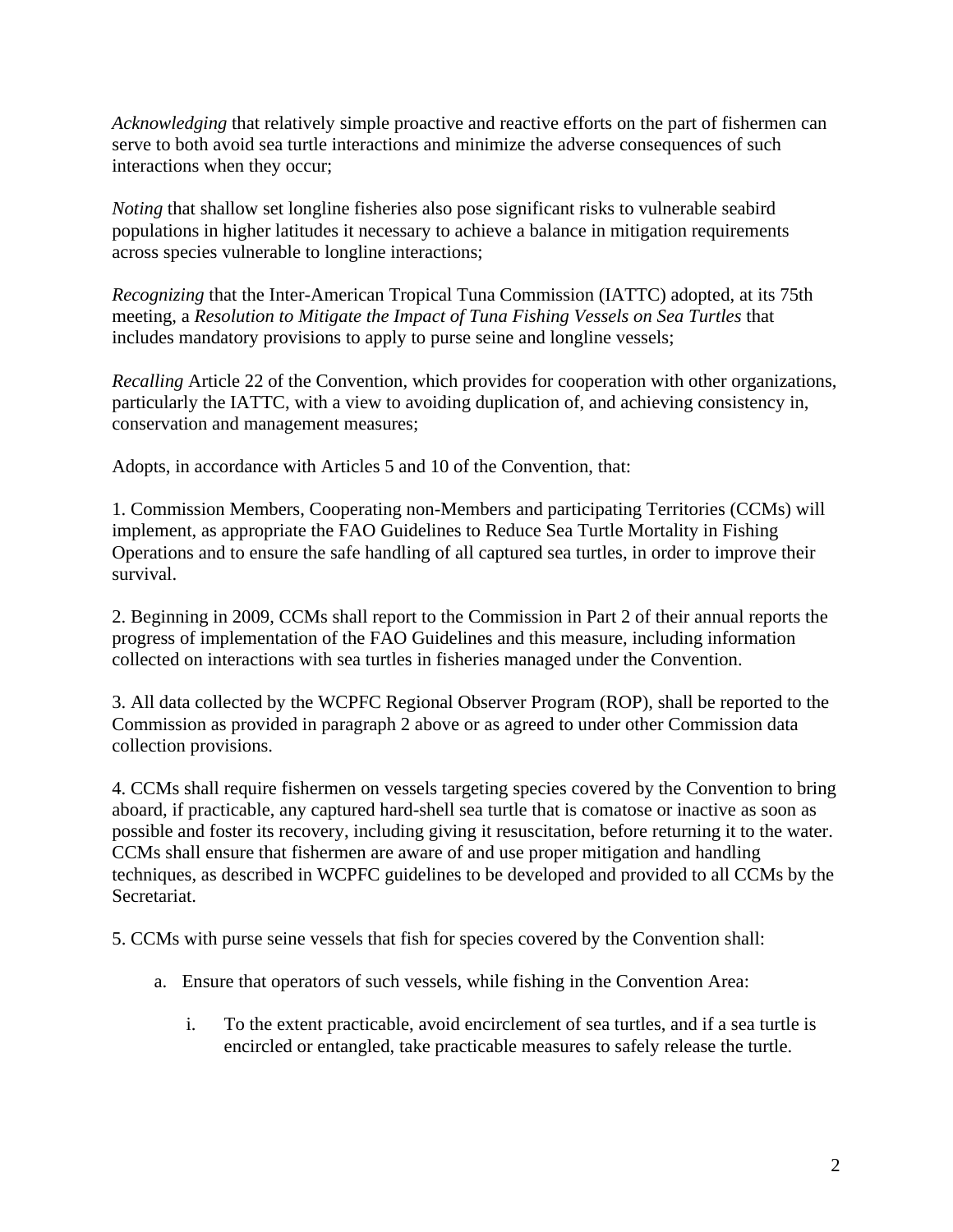- ii. To the extent practicable, release all sea turtles observed entangled in fish aggregating devices (FADs) or other fishing gear.
- iii. If a sea turtle is entangled in the net, stop net roll as soon as the turtle comes out of the water; disentangle the turtle without injuring it before resuming the net roll; and to the extent practicable, assist the recovery of the turtle before returning it to the water.
- iv. Carry and employ dip nets, when appropriate, to handle turtles.
- b. Require that operators of such vessels record all incidents involving sea turtles during fishing operations and report such incidents to the appropriate authorities of the CCM.
- c. Provide the results of the reporting under paragraph 5(b) to the Commission as part of the reporting requirement of paragraph 2.
- d. Provide to the Commission the results of any research related to the development of modified FAD designs to reduce sea turtle entanglement and take measures to encourage the use of designs found to be successful at such reduction.

6. CCMs with longline vessels that fish for species covered by the Convention shall ensure that the operators of all such longline vessels carry and use line cutters and de-hookers to handle and promptly release sea turtles caught or entangled, and that they do so in accordance with WCPFC guidelines that are to be developed and provided to all CCMs by the Secretariat. CCMs shall also ensure that operators of such vessels are, where appropriate, required to carry and use dip-nets in accordance with these WCPFC guidelines.

7. Starting on 1 January 2010, CCMs with longline vessels that fish for swordfish in a shallowset manner<sup>1</sup> shall:

- a. Ensure that the operators of such vessels, while in the Convention Area, are required to employ or implement at least one of the following three methods to mitigate the capture of sea turtles:
	- i. Use only large circle hooks, which are fishing hooks that are generally circular or oval in shape and originally designed and manufactured so that the point is turned perpendicularly back to the shank. These hooks shall have an offset not to exceed 10 degrees.
	- ii. Use only whole finfish for bait.
	- iii. Use any other measure, mitigation plan<sup>2</sup> or activity that has been reviewed by the Scientific Committee (SC) and the Technical and Compliance Committee (TCC)

 $\overline{a}$ <sup>1</sup> "Shallow-set" fisheries are generally to be considered those in which the majority of hooks fish at a depth shallower than 100 meters; however, pursuant to paragraph 7(c) CCMs are to establish and enforce their own operational definitions.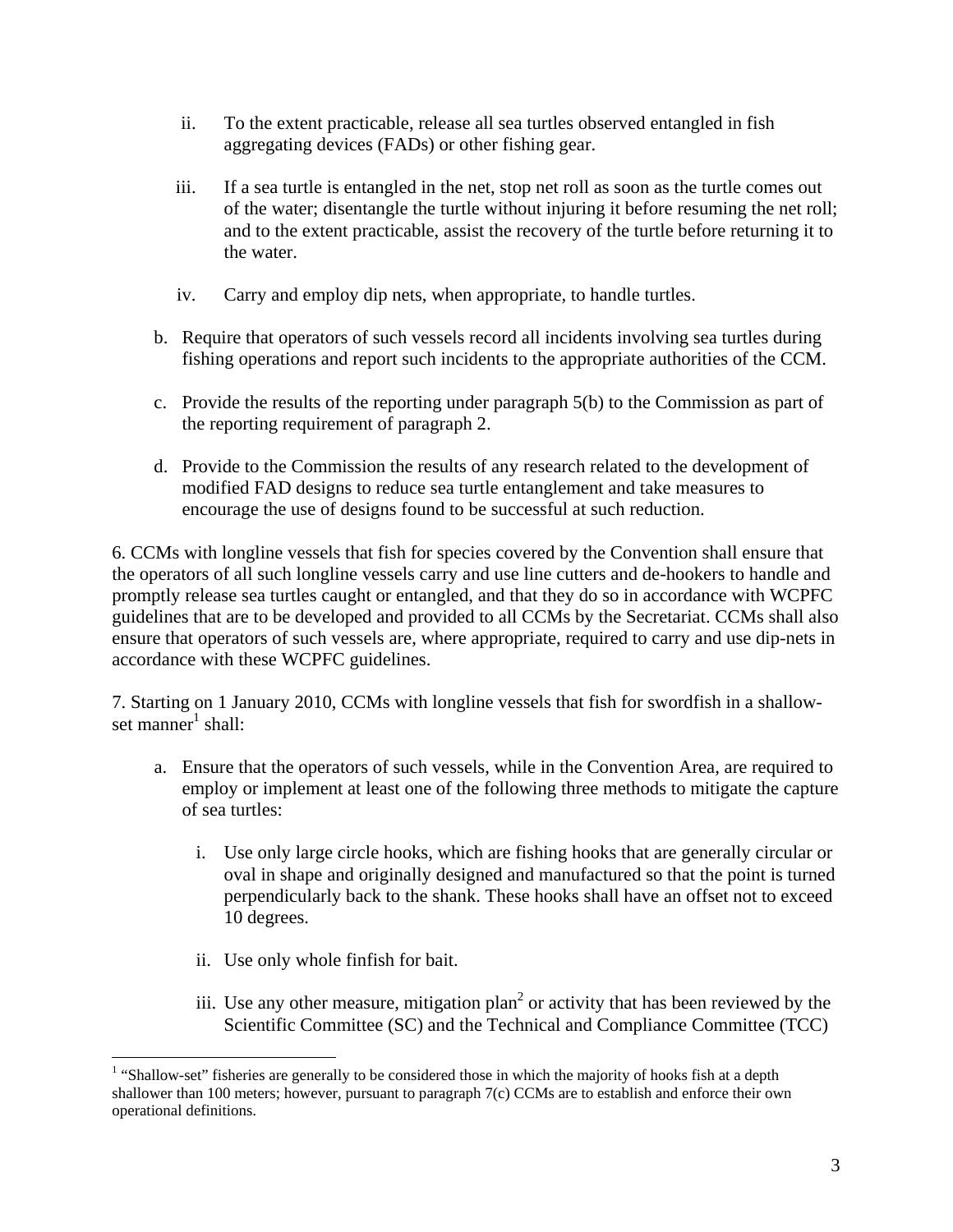and approved by the Commission to be capable of reducing the interaction rate (observed numbers per hooks fished) of turtles in swordfish shallow-set longline fisheries.

- b. The requirements of paragraph 7(a) need not be applied to those shallow-set swordfish longline fisheries determined by the SC, based on information provided by the relevant CCM, to have minimal<sup>3</sup> observed interaction rates of sea turtles over a three-year period and a level of observer coverage of at least 10% during each of those three years.
- c. For the purpose of implementing this paragraph (7), establish and enforce their own operational definitions of shallow-set swordfish longline fisheries, large circle hooks, and any measures under 7(a)(iii) or adopted by the Commission under paragraph 12, ensuring that they are as enforceable as possible, and report these definitions to the Commission in Part 2 of their annual reports.
- d. Provide for their longline vessels to record all incidents involving sea turtles during fishing operations and report such incidents to the appropriate authorities of the CCM.
- e. Provide the results of the reporting under paragraph 7(d) to the Commission as part of the reporting requirement of paragraph 2.
- 8. CCMs with longline fisheries other than shallow-set swordfish fisheries are urged to:
	- a. Undertake research trials of circle hooks and other mitigation methods in those longline fisheries.
	- b. Report the results of these trials to the SC and TCC, at least 60 days in advance of the annual meetings of these subsidiary bodies.

9. The SC and TCC will annually review the information reported by CCMs pursuant to this measure. Where necessary an updated suite of mitigation measures, specifications for mitigation measures, or recommendations for their application will be developed by these committees and provided to the Commission for its consideration and review.

10. This measure authorizes the Secretariat to obligate resources available to the Special Requirements Fund to be used to assist developing State Members and Territories in implementing the FAO Guidelines to Reduce Sea Turtle Mortality. These funds can be used to train and encourage fishers to adopt appropriate methods and technologies to reduce interactions with sea turtles and to mitigate their adverse effects.

11. The Commission urges CCMs to contribute to the Special Requirements Fund to support eligible members in their efforts to implement this measure, or to provide such support through bilateral arrangements.

 $\frac{1}{2}$  $^{2}$  A mitigation plan details the actions that will be taken to achieve specified reductions in sea turtle interactions.

<sup>&</sup>lt;sup>3</sup> To be determined by SC5.